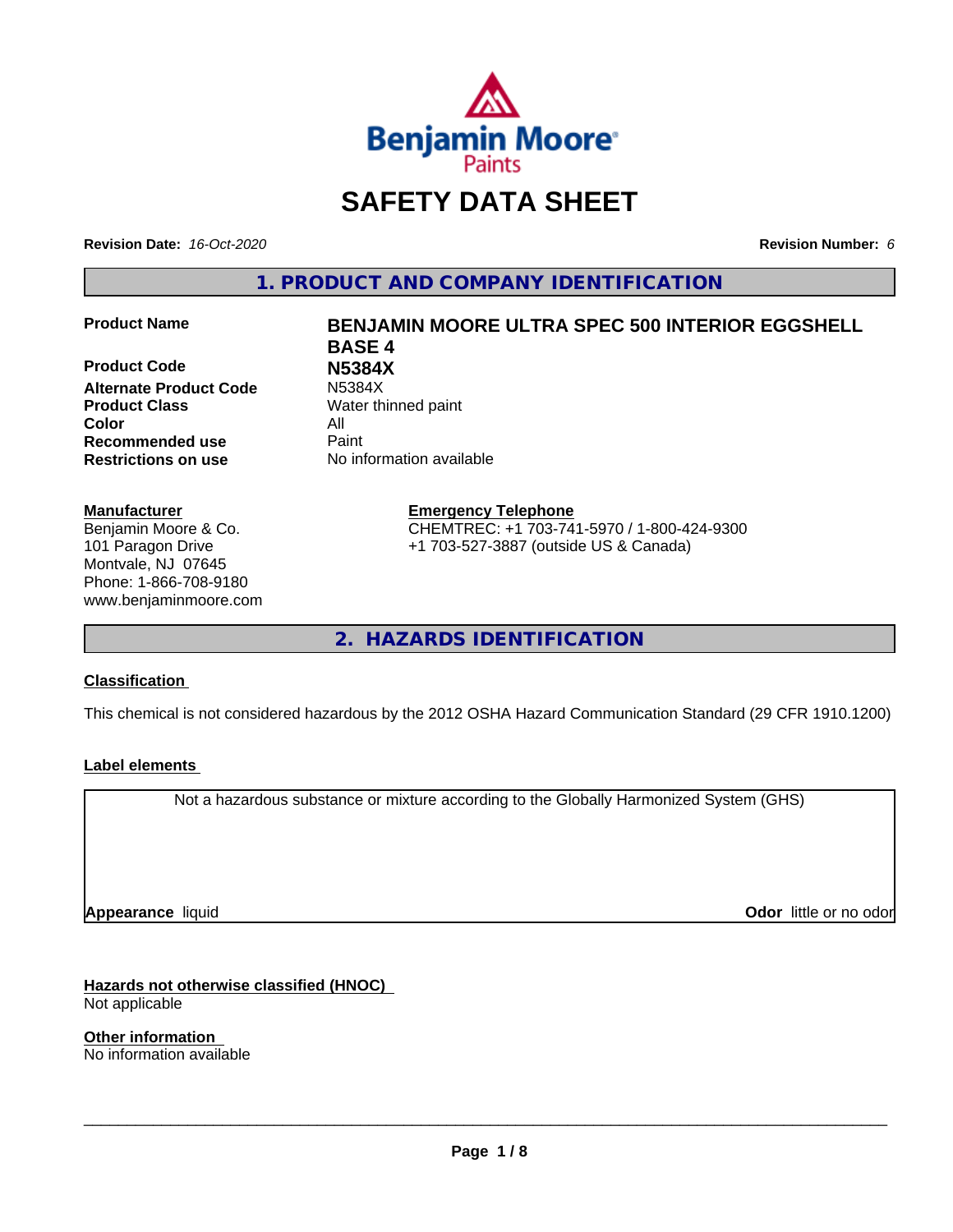**WARNING:** This product contains isothiazolinone compounds at levels of <0.1%. These substances are biocides commonly found in most paints and a variety of personal care products as a preservative. Certain individuals may be sensitive or allergic to these substances, even at low levels.

# **3. COMPOSITION INFORMATION ON COMPONENTS**

| <b>Chemical name</b> | <b>CAS No.</b> | Weight-%    |
|----------------------|----------------|-------------|
| Limestone            | 1317-65-3      | -10         |
| Nepheline svenite    | 37244-96-5     | $-10$       |
| Kaolin, calcined     | າ2704-41-      | -<br>$\sim$ |

|                                                  | 4. FIRST AID MEASURES                                                                                    |
|--------------------------------------------------|----------------------------------------------------------------------------------------------------------|
| <b>General Advice</b>                            | No hazards which require special first aid measures.                                                     |
| <b>Eye Contact</b>                               | Rinse thoroughly with plenty of water for at least 15 minutes and consult a<br>physician.                |
| <b>Skin Contact</b>                              | Wash off immediately with soap and plenty of water while removing all<br>contaminated clothes and shoes. |
| <b>Inhalation</b>                                | Move to fresh air. If symptoms persist, call a physician.                                                |
| Ingestion                                        | Clean mouth with water and afterwards drink plenty of water. Consult a physician<br>if necessary.        |
| <b>Most Important</b><br><b>Symptoms/Effects</b> | None known.                                                                                              |
| <b>Notes To Physician</b>                        | Treat symptomatically.                                                                                   |

**5. FIRE-FIGHTING MEASURES**

| <b>Suitable Extinguishing Media</b>                                    | Use extinguishing measures that are appropriate to local<br>circumstances and the surrounding environment.                                   |
|------------------------------------------------------------------------|----------------------------------------------------------------------------------------------------------------------------------------------|
| Protective equipment and precautions for firefighters                  | As in any fire, wear self-contained breathing apparatus<br>pressure-demand, MSHA/NIOSH (approved or equivalent)<br>and full protective gear. |
| <b>Specific Hazards Arising From The Chemical</b>                      | Closed containers may rupture if exposed to fire or<br>extreme heat.                                                                         |
| Sensitivity to mechanical impact                                       | No                                                                                                                                           |
| Sensitivity to static discharge                                        | No                                                                                                                                           |
| <b>Flash Point Data</b><br>Flash point (°F)<br><b>Flash Point (°C)</b> | Not applicable<br>Not applicable                                                                                                             |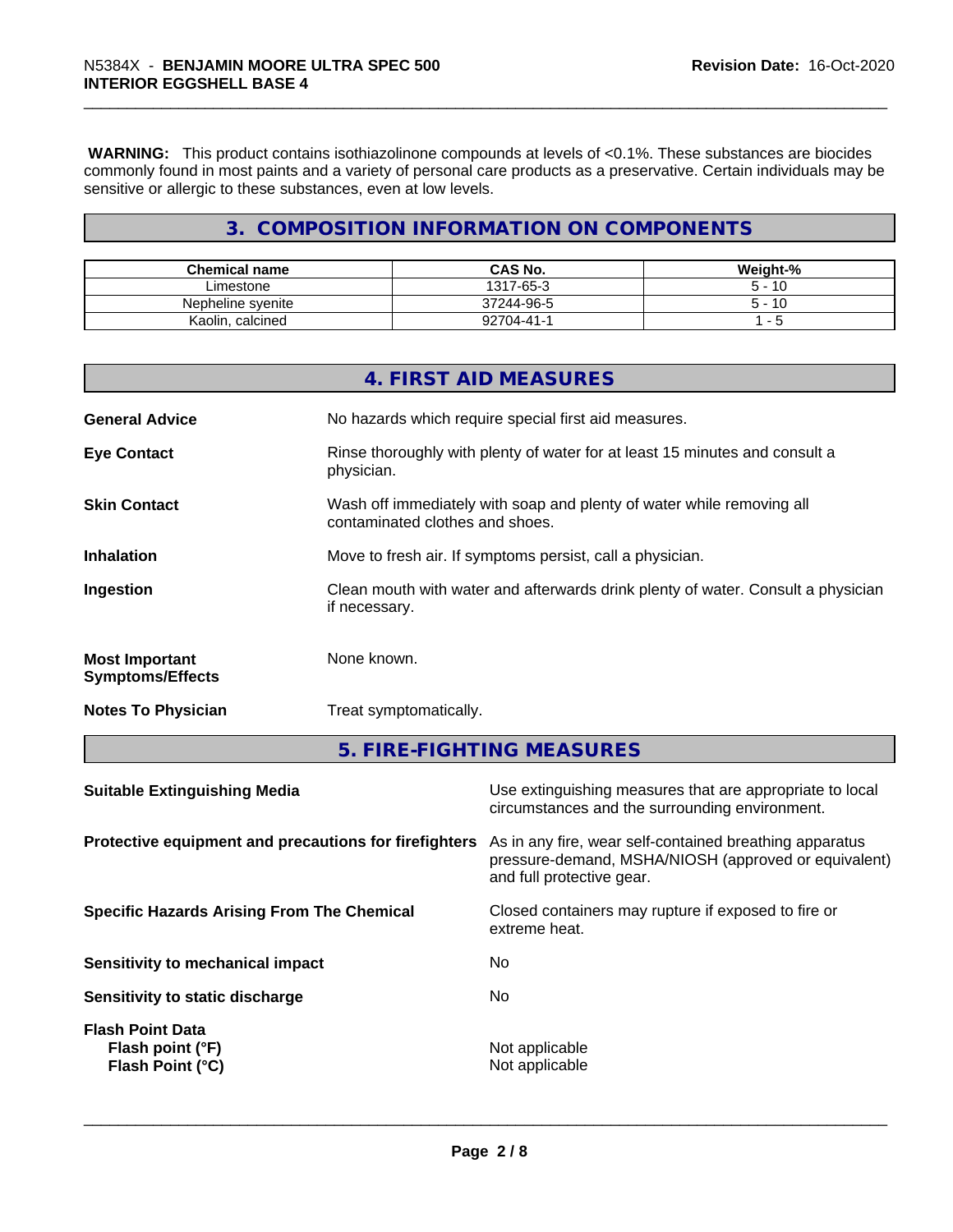| Method                                                        |                 | Not applicable                   |                                |
|---------------------------------------------------------------|-----------------|----------------------------------|--------------------------------|
| <b>Flammability Limits In Air</b>                             |                 |                                  |                                |
| Lower flammability limit:<br><b>Upper flammability limit:</b> |                 | Not applicable<br>Not applicable |                                |
| <b>NFPA</b><br>Health: 1                                      | Flammability: 0 | <b>Instability: 0</b>            | <b>Special: Not Applicable</b> |
| <b>NFPA Legend</b><br>$\bigcap$ Niat Liamandaun               |                 |                                  |                                |

- 0 Not Hazardous
- 1 Slightly
- 2 Moderate
- 3 High
- 4 Severe

*The ratings assigned are only suggested ratings, the contractor/employer has ultimate responsibilities for NFPA ratings where this system is used.*

*Additional information regarding the NFPA rating system is available from the National Fire Protection Agency (NFPA) at www.nfpa.org.*

# **6. ACCIDENTAL RELEASE MEASURES**

| <b>Personal Precautions</b>      | Avoid contact with skin, eyes and clothing. Ensure adequate ventilation.                                                                                                         |
|----------------------------------|----------------------------------------------------------------------------------------------------------------------------------------------------------------------------------|
| <b>Other Information</b>         | Prevent further leakage or spillage if safe to do so.                                                                                                                            |
| <b>Environmental precautions</b> | See Section 12 for additional Ecological Information.                                                                                                                            |
| <b>Methods for Cleaning Up</b>   | Soak up with inert absorbent material. Sweep up and shovel into suitable<br>containers for disposal.                                                                             |
|                                  | 7. HANDLING AND STORAGE                                                                                                                                                          |
| Handling                         | Avoid contact with skin, eyes and clothing. Avoid breathing vapors, spray mists or<br>sanding dust. In case of insufficient ventilation, wear suitable respiratory<br>equipment. |
| <b>Storage</b>                   | Keep container tightly closed. Keep out of the reach of children.                                                                                                                |
| <b>Incompatible Materials</b>    | No information available                                                                                                                                                         |
|                                  |                                                                                                                                                                                  |

# **8. EXPOSURE CONTROLS/PERSONAL PROTECTION**

#### **Exposure Limits**

| <b>Chemical name</b> | <b>ACGIH TLV</b> | <b>OSHA PEL</b>                       |
|----------------------|------------------|---------------------------------------|
| ∟imestone            | N/E              | $T$ $M$<br>` mɑ/m∘<br><b>VVM</b><br>ັ |
|                      |                  | TWA<br>ma/m<br>ບ ເ                    |

#### **Legend**

ACGIH - American Conference of Governmental Industrial Hygienists Exposure Limits OSHA - Occupational Safety & Health Administration Exposure Limits N/E - Not Established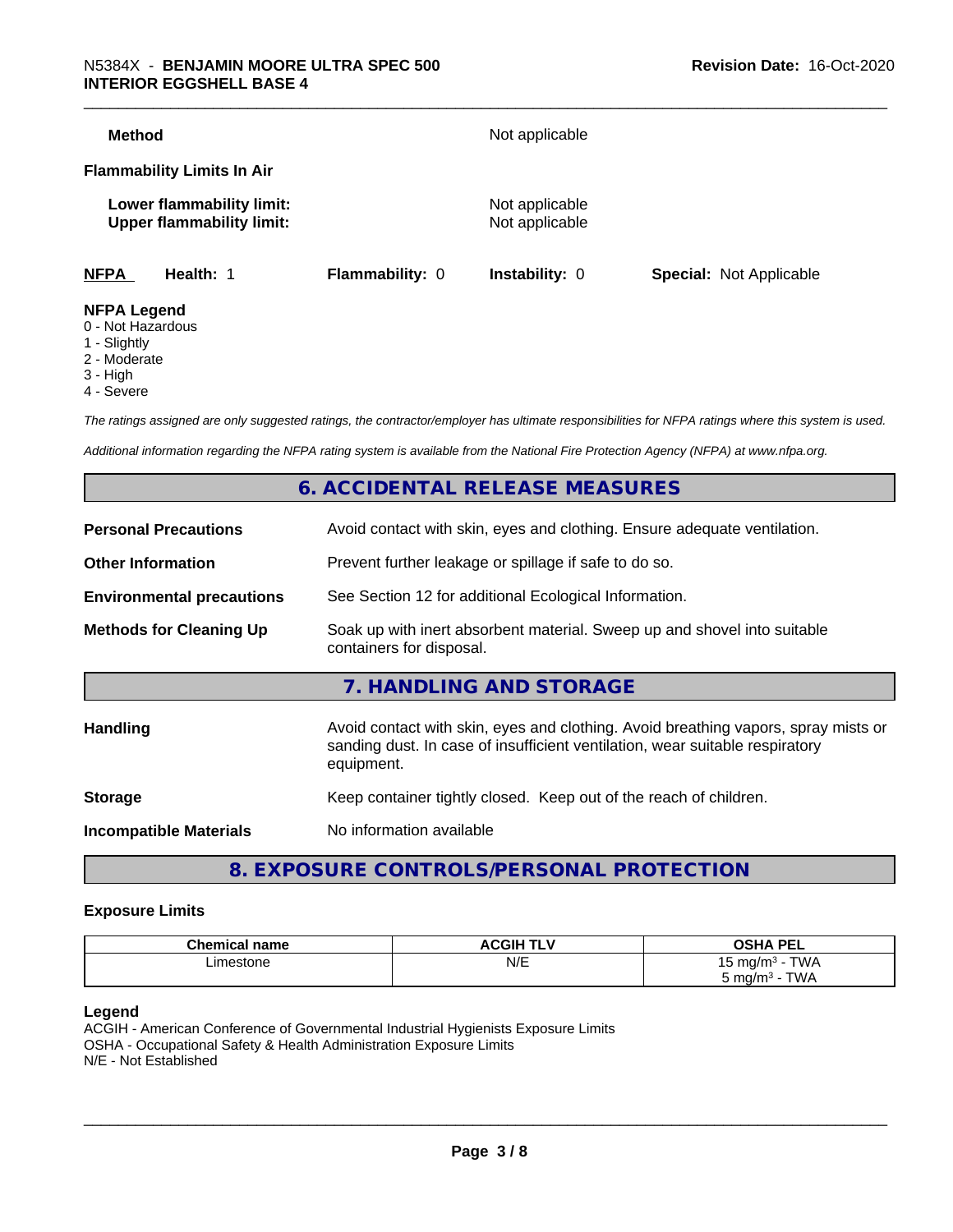| <b>Engineering Measures</b>          | Ensure adequate ventilation, especially in confined areas.                                                                          |  |  |  |
|--------------------------------------|-------------------------------------------------------------------------------------------------------------------------------------|--|--|--|
| <b>Personal Protective Equipment</b> |                                                                                                                                     |  |  |  |
| <b>Eye/Face Protection</b>           | Safety glasses with side-shields.                                                                                                   |  |  |  |
| <b>Skin Protection</b>               | Protective gloves and impervious clothing.                                                                                          |  |  |  |
| <b>Respiratory Protection</b>        | In case of insufficient ventilation wear suitable respiratory equipment.                                                            |  |  |  |
| <b>Hygiene Measures</b>              | Avoid contact with skin, eyes and clothing. Remove and wash contaminated<br>clothing before re-use. Wash thoroughly after handling. |  |  |  |

# **9. PHYSICAL AND CHEMICAL PROPERTIES**

| Appearance                           | liquid                   |
|--------------------------------------|--------------------------|
| Odor                                 | little or no odor        |
| <b>Odor Threshold</b>                | No information available |
| Density (Ibs/gal)                    | $9.65 - 9.75$            |
| <b>Specific Gravity</b>              | $1.16 - 1.18$            |
| рH                                   | No information available |
| <b>Viscosity (cps)</b>               | No information available |
| Solubility(ies)                      | No information available |
| <b>Water solubility</b>              | No information available |
| <b>Evaporation Rate</b>              | No information available |
| Vapor pressure                       | No information available |
| Vapor density                        | No information available |
| Wt. % Solids                         | $45 - 55$                |
| Vol. % Solids                        | $35 - 45$                |
| Wt. % Volatiles                      | $45 - 55$                |
| <b>Vol. % Volatiles</b>              | $55 - 65$                |
| <b>VOC Regulatory Limit (g/L)</b>    | 0                        |
| <b>Boiling Point (°F)</b>            | 212                      |
| <b>Boiling Point (°C)</b>            | 100                      |
| Freezing point (°F)                  | 32                       |
| <b>Freezing Point (°C)</b>           | 0                        |
| Flash point (°F)                     | Not applicable           |
| Flash Point (°C)                     | Not applicable           |
| <b>Method</b>                        | Not applicable           |
| Flammability (solid, gas)            | Not applicable           |
| <b>Upper flammability limit:</b>     | Not applicable           |
| Lower flammability limit:            | Not applicable           |
| <b>Autoignition Temperature (°F)</b> | No information available |
| <b>Autoignition Temperature (°C)</b> | No information available |
| Decomposition Temperature (°F)       | No information available |
| Decomposition Temperature (°C)       | No information available |
| <b>Partition coefficient</b>         | No information available |

# **10. STABILITY AND REACTIVITY**

**Reactivity Not Applicable Not Applicable** 

**Chemical Stability Chemical Stability** Stable under normal conditions.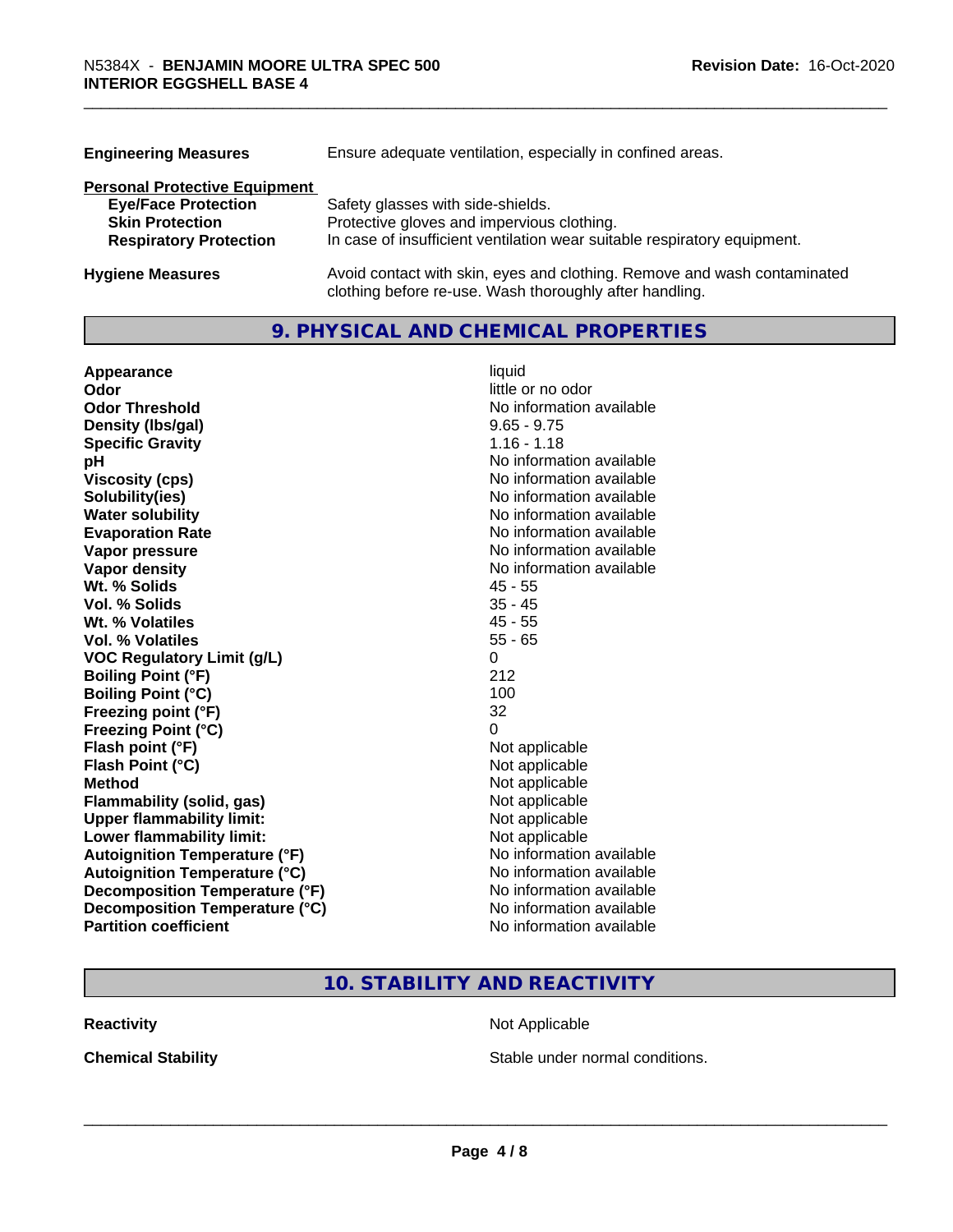| <b>Conditions to avoid</b>               | Prevent from freezing.                                                                                          |
|------------------------------------------|-----------------------------------------------------------------------------------------------------------------|
| <b>Incompatible Materials</b>            | No materials to be especially mentioned.                                                                        |
| <b>Hazardous Decomposition Products</b>  | None under normal use.                                                                                          |
| Possibility of hazardous reactions       | None under normal conditions of use.                                                                            |
|                                          | 11. TOXICOLOGICAL INFORMATION                                                                                   |
| <b>Product Information</b>               |                                                                                                                 |
| Information on likely routes of exposure |                                                                                                                 |
| <b>Principal Routes of Exposure</b>      | Eye contact, skin contact and inhalation.                                                                       |
| <b>Acute Toxicity</b>                    |                                                                                                                 |
| <b>Product Information</b>               | No information available                                                                                        |
|                                          | Symptoms related to the physical, chemical and toxicological characteristics                                    |
| <b>Symptoms</b>                          | No information available                                                                                        |
|                                          | Delayed and immediate effects as well as chronic effects from short and long-term exposure                      |
| Eye contact                              | May cause slight irritation.                                                                                    |
| <b>Skin contact</b>                      | Substance may cause slight skin irritation. Prolonged or repeated contact may dry<br>skin and cause irritation. |
| <b>Inhalation</b>                        | May cause irritation of respiratory tract.                                                                      |
| Ingestion                                | Ingestion may cause gastrointestinal irritation, nausea, vomiting and diarrhea.                                 |
| <b>Sensitization</b>                     | No information available                                                                                        |
| <b>Neurological Effects</b>              | No information available.                                                                                       |
| <b>Mutagenic Effects</b>                 | No information available.                                                                                       |
| <b>Reproductive Effects</b>              | No information available.                                                                                       |
| <b>Developmental Effects</b>             | No information available.                                                                                       |
| <b>Target organ effects</b>              | No information available.                                                                                       |
| <b>STOT - single exposure</b>            | No information available.                                                                                       |
| <b>STOT - repeated exposure</b>          | No information available.                                                                                       |
| Other adverse effects                    | No information available.                                                                                       |
| <b>Aspiration Hazard</b>                 | No information available                                                                                        |
| <b>Numerical measures of toxicity</b>    |                                                                                                                 |
|                                          | The following values are calculated based on chapter 3.1 of the GHS document                                    |

**ATEmix (oral)** 64772 mg/kg

# **Component Information**

| Chemical name       | <b>LD50</b><br>Dral                 | Dermal LD50 | Inhalation LC50 |
|---------------------|-------------------------------------|-------------|-----------------|
| Kaolin,<br>calcined | Rat<br>2000 mg/kg<br>$\cdot$<br>. . |             |                 |
| 92704-41            |                                     |             |                 |

# **Chronic Toxicity**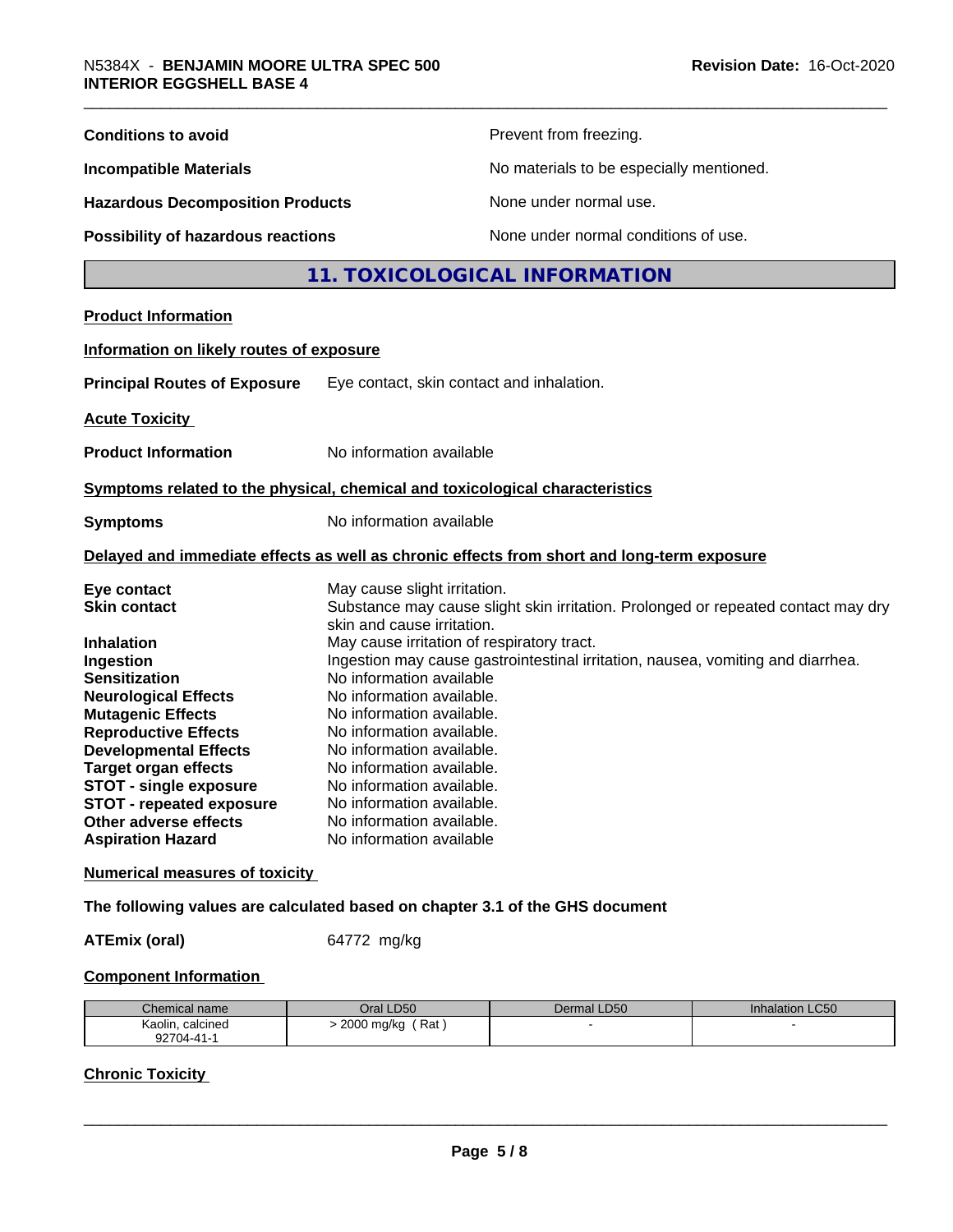#### **Carcinogenicity**

*There are no known carcinogenic chemicals in this product above reportable levels.*

**12. ECOLOGICAL INFORMATION**

#### **Ecotoxicity Effects**

The environmental impact of this product has not been fully investigated.

#### **Product Information**

#### **Acute Toxicity to Fish**

No information available

#### **Acute Toxicity to Aquatic Invertebrates**

No information available

#### **Acute Toxicity to Aquatic Plants**

No information available

# **Persistence / Degradability**

No information available.

#### **Bioaccumulation**

There is no data for this product.

#### **Mobility in Environmental Media**

No information available.

#### **Ozone**

No information available

### **Component Information**

#### **Acute Toxicity to Fish**

No information available

#### **Acute Toxicity to Aquatic Invertebrates**

No information available

#### **Acute Toxicity to Aquatic Plants**

No information available

# **13. DISPOSAL CONSIDERATIONS**

**Waste Disposal Method** Dispose of in accordance with federal, state, and local regulations. Local requirements may vary, consult your sanitation department or state-designated environmental protection agency for more disposal options.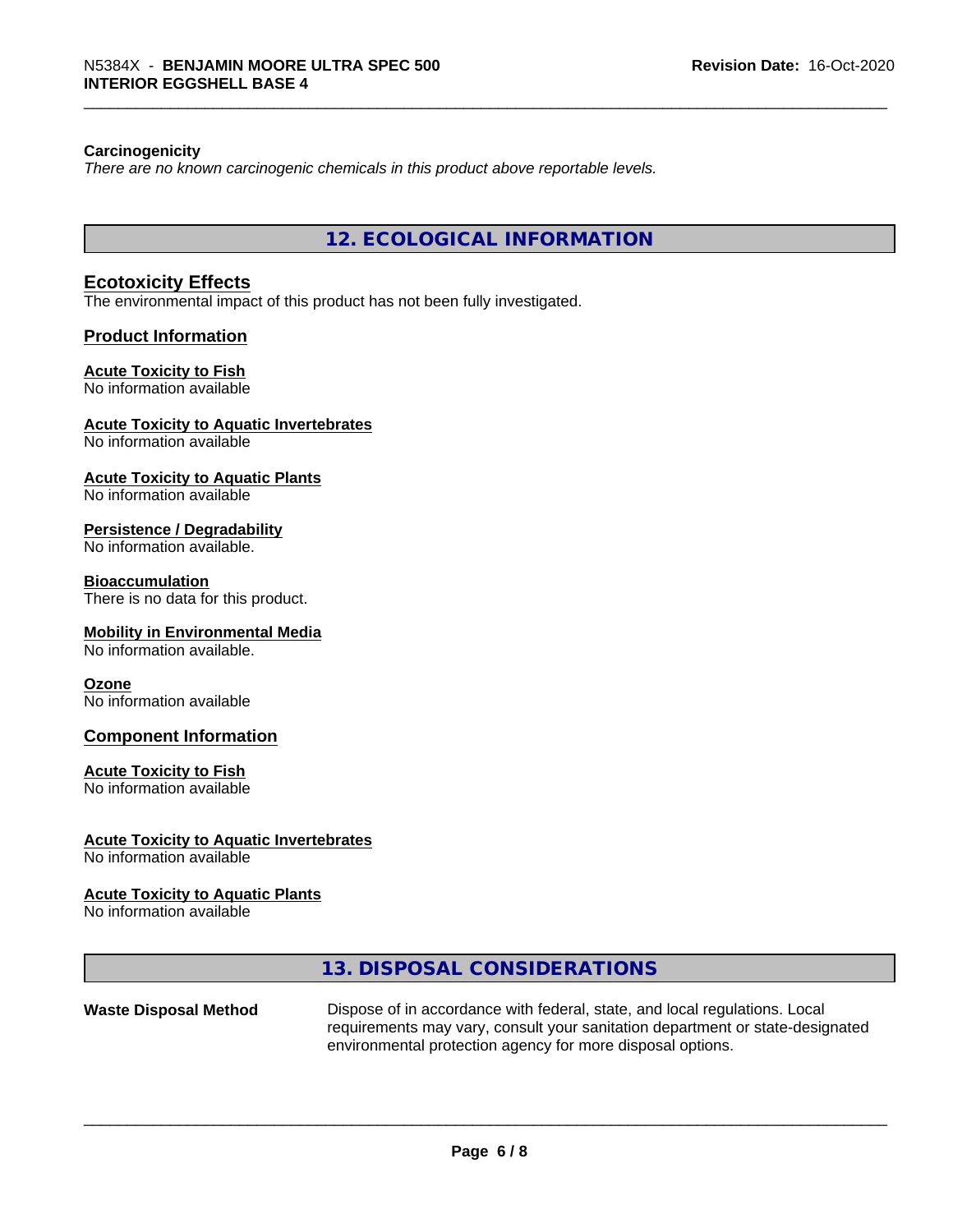|                                  | 14. TRANSPORT INFORMATION         |  |  |  |
|----------------------------------|-----------------------------------|--|--|--|
| <b>DOT</b>                       | Not regulated                     |  |  |  |
| <b>ICAO / IATA</b>               | Not regulated                     |  |  |  |
| <b>IMDG / IMO</b>                | Not regulated                     |  |  |  |
|                                  | <b>15. REGULATORY INFORMATION</b> |  |  |  |
| <b>International Inventories</b> |                                   |  |  |  |

# **TSCA: United States** Yes - All components are listed or exempt. **DSL: Canada** Yes - All components are listed or exempt.

# **Federal Regulations**

#### **SARA 311/312 hazardous categorization**

| Acute health hazard               | Nο |  |
|-----------------------------------|----|--|
| Chronic Health Hazard             | Nο |  |
| Fire hazard                       | N٥ |  |
| Sudden release of pressure hazard | Nο |  |
| Reactive Hazard                   | Nο |  |

#### **SARA 313**

Section 313 of Title III of the Superfund Amendments and Reauthorization Act of 1986 (SARA). This product contains a chemical or chemicals which are subject to the reporting requirements of the Act and Title 40 of the Code of Federal Regulations, Part 372:

*None*

### **Clean Air Act,Section 112 Hazardous Air Pollutants (HAPs) (see 40 CFR 61)**

This product contains the following HAPs:

*None*

# **US State Regulations**

#### **California Proposition 65**

**AN** WARNING: Cancer and Reproductive Harm– www.P65warnings.ca.gov

#### **State Right-to-Know**

| $\sim$<br>.<br>name<br><br>uu | . .<br>M s<br>mass.<br>.<br>---- | <b>Nev</b><br> |  |
|-------------------------------|----------------------------------|----------------|--|
| $L$ Ime<br>eestone            |                                  |                |  |